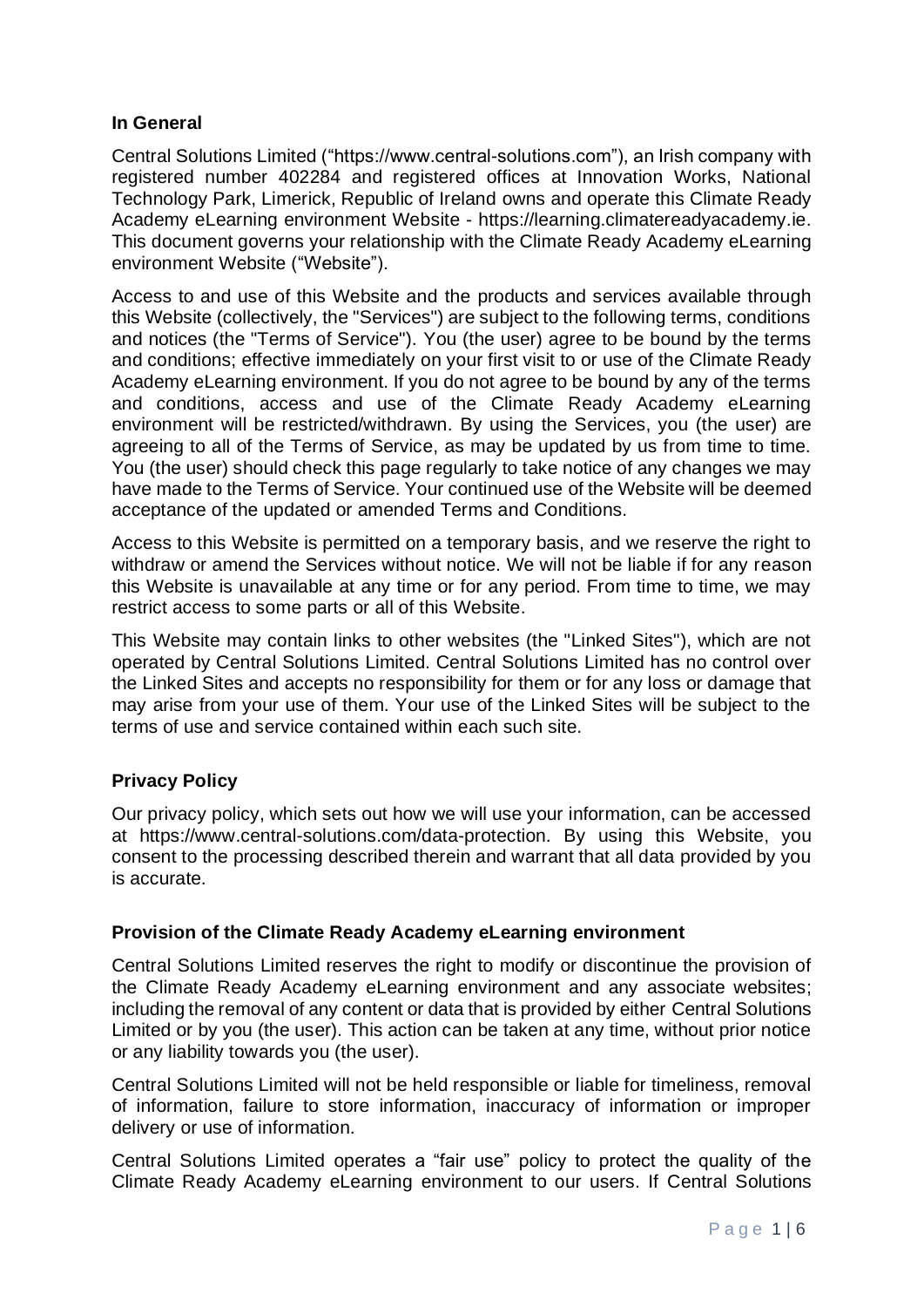Limited believes your use of the Climate Ready Academy eLearning environment is adversely affecting its network (or any part of it) or the other users of the Climate Ready Academy eLearning environment, Central Solutions Limited reserves the right to manage or regulate your usage of the Climate Ready Academy eLearning environment. This may include temporarily suspending your user account.

# **Prohibitions**

You must not misuse this Website. You will not: commit or encourage a criminal offense; transmit or distribute a virus, trojan, worm, logic bomb or any other material which is malicious, technologically harmful, in breach of confidence or in any way offensive or obscene; hack into any aspect of the Service; corrupt data; cause annoyance to other users; infringe upon the rights of any other person's proprietary rights; send any unsolicited advertising or promotional material, commonly referred to as "spam"; or attempt to affect the performance or functionality of any computer facilities of or accessed through this Website. Breaching this provision would constitute a criminal offense and Central Solutions Limited will report any such breach to the relevant law enforcement authorities and disclose your identity to them.

We will not be liable for any loss or damage caused by a distributed denial-of-service attack, viruses or other technologically harmful material that may infect your computer equipment, computer programs, data or other proprietary material due to your use of this Website or to your downloading of any material posted on it, or on any website linked to it.

### **Intellectual Property**

All copyright, trademarks, design rights and other intellectual property rights (registered or unregistered) and all content located within the Climate Ready Academy eLearning environment will remain the property of Central Solutions Limited or the relevant rights holders where applicable. Users may not copy, reproduce, republish, disassemble, decompile, download, post, broadcast, transmit, make available to the public, or otherwise use content owned by Central Solutions Limited, its affiliates or licensees, or other user content in any way except for your own personal, noncommercial use.

You (the user) also agree not to adapt, alter or create a derivative work from any Climate Ready Academy eLearning environment content except for your own personal, non-commercial use. Any other use of Climate Ready Academy eLearning environment content requires the prior written permission of Central Solutions Limited. The names, images and logos identifying Central Solutions Limited or third parties and their products and Climate Ready Academy eLearning environments are subject to copyright, design rights and trade marks of Central Solutions Limited and/or third parties. Nothing contained in these Terms and Conditions shall be construed as conferring any license or right to use any trade mark, design right or copyright of Central Solutions Limited or any other third party.

### **Your Climate Ready Academy eLearning environment Account**

In order to use the Climate Ready Academy eLearning environment you will be required to register a user account. By registering for a user account, you agree to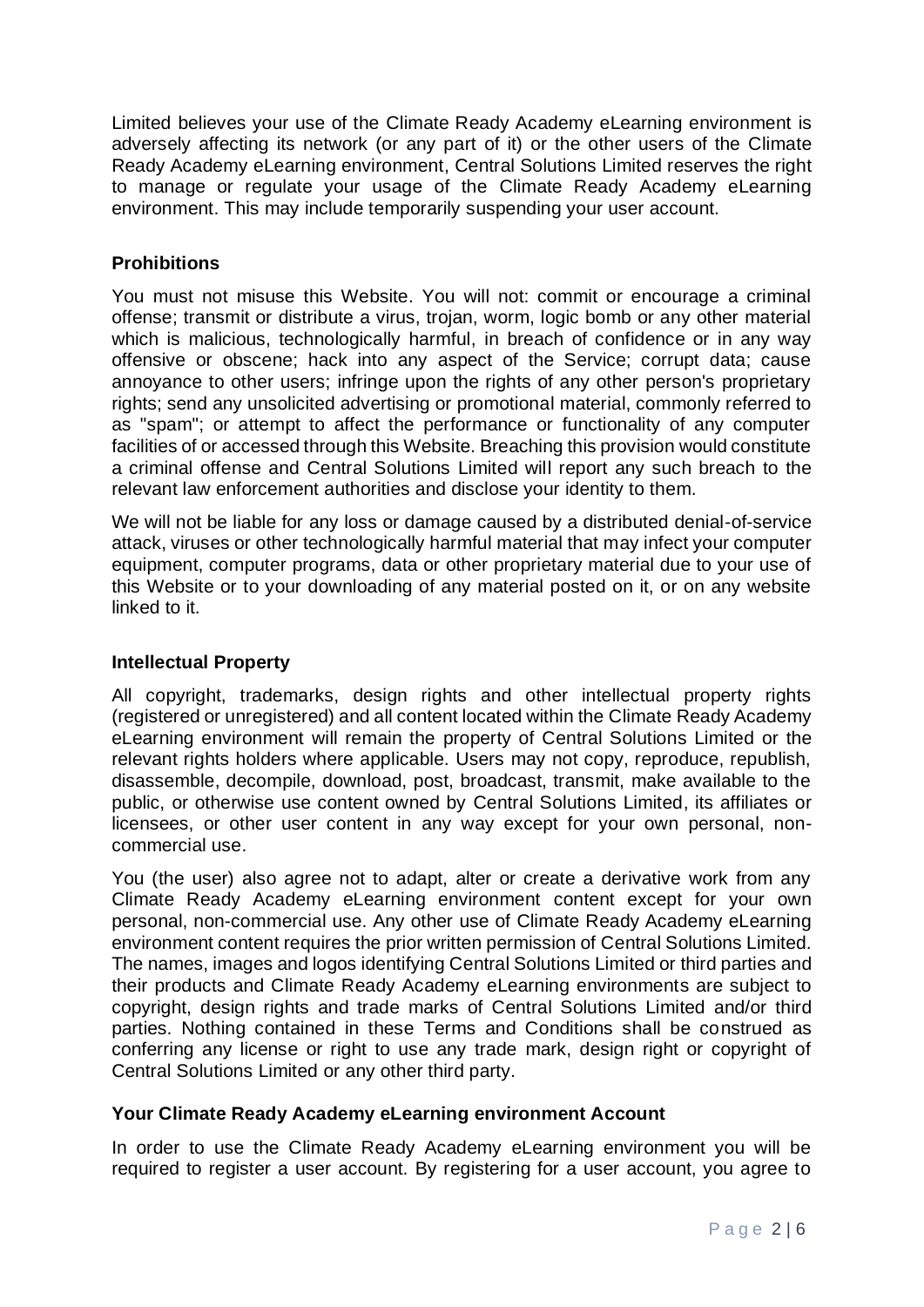provide accurate information when requested. By registering for a user account, you explicitly agree to the terms and conditions outlined herein.

You (the user) must inform Central Solutions Limited immediately of any changes to the information that you provided when registering by updating your personal details so that Central Solutions Limited can communicate with you effectively.

All accounts must be registered with a valid personal email address that you (the user) access on a regular basis so that any communication regarding your customer or eLearning account can be sent to you.

If Central Solutions Limited has reason to believe that there is likely to be a breach of security or misuse of the website, Central Solutions Limited may require you (the user) to change your password or may suspend your account.

Central Solutions Limited reserves the right to close any account that is seen to be using proxy IP Addresses (Internet Protocol Addresses) in order to hide multiple accounts. If you (the user) use multiple logins for the purpose of disrupting a community or annoying other users you may have action taken against all of your accounts.

#### **Registration and Password**

Central Solutions Limited advises you (the user) to never reveal your registration and password information to any third party; it is your (the user) sole responsibility to maintain the security of your registration and password information. Users will be held responsible for any authorised or unauthorised usage of their account and/or user details. Users are required to notify Central Solutions Limited of any unauthorised use of their account and/or details immediately. Any breach of this agreement may result in your (the user's) account being closed at any time and without prior notice.

#### **Your Contributions to the Climate Ready Academy eLearning environment**

You (the user) grant Central Solutions Limited a non-transferrable, non-exclusive worldwide, royalty free license to use any material that you may upload to the Climate Ready Academy eLearning environment. Copyright of your content or work contribution will remain with you and this license is not exclusive, so you can continue to use your material in any way; including allowing other third-parties to use it.

You (the user) confirm that all content or work uploaded or made available via the Climate Ready Academy eLearning environment is your own original work, is not defamatory and does not infringe any Irish or international laws and that you have the permission of anyone identified within your contribution and/or the consent of their parent/guardian if they are under the age of 16.

Your (the user) contributions must be civil and tasteful. Your (the user) contributions must be not be offensive in language or tone, cause any offense, be abusive or be disruptive. Your (the user) contributions must not be unlawful, harassing, defamatory, abusive, threatening, harmful, obscene, sexually-orientated, racially offensive or otherwise; any objectionable material is not acceptable and will be removed. You (the user) will not advertise or promote any brand, product or service.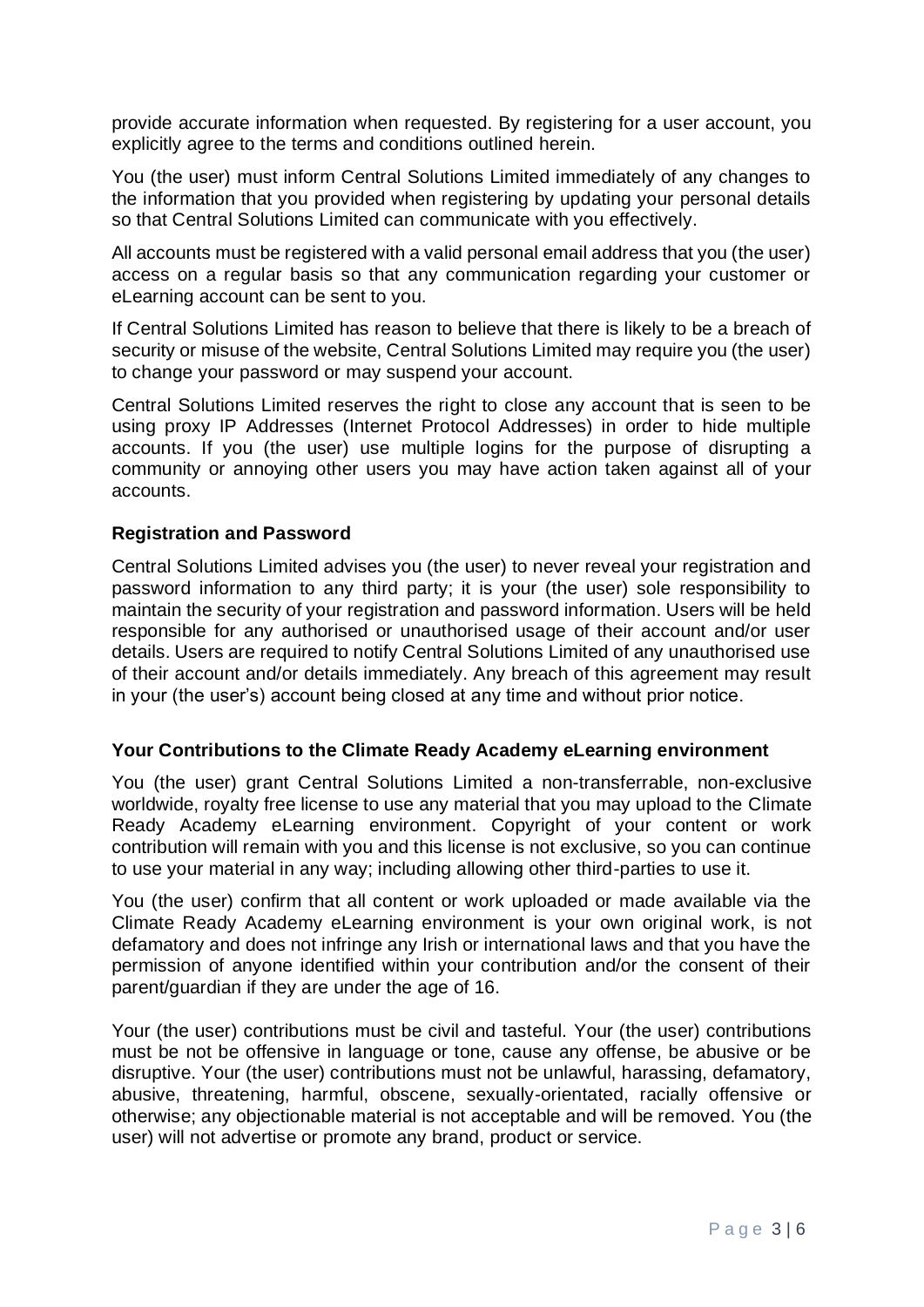## **Availability of the Climate Ready Academy eLearning environment**

Although Central Solutions Limited aims to offer you (the user) the best service possible, it makes no promise that the Climate Ready Academy eLearning environment available at [https://learning.climatereadyacademy.ie](https://learning.climatereadyacademy.ie/) will meet your requirements. Central Solutions Limited cannot guarantee that the Climate Ready Academy eLearning environment will be fault-free. If a fault occurs with the Climate Ready Academy eLearning environment you (the user) should report it to support@climatereadyacademy.ie and Central Solutions Limited will attempt to correct the fault as soon as reasonably possible. Your (the user) access to the Climate Ready Academy eLearning environment may be occasionally restricted to allow for repairs, maintenance or the introduction of new facilities or Climate Ready Academy eLearning environments. Central Solutions Limited will attempt to restore access to the Climate Ready Academy eLearning environment as soon as is reasonably possible.

Central Solutions Limited warrants that it has the right to provide the Climate Ready Academy eLearning environment and will use all reasonable skill and care in making the Climate Ready Academy eLearning environment available to you and in ensuring its availability. Because of the nature of the internet, errors and omissions do occur and Central Solutions Limited does not give any other warranties in respect of the Climate Ready Academy eLearning environment. Central Solutions Limited is continually seeking to improve the Climate Ready Academy eLearning environment. Central Solutions Limited reserves the right, at its discretion, to make changes to any part of the Climate Ready Academy eLearning environment provided that it does not materially reduce its content or functionality.

### **Central Solutions Limited's right to suspend or cancel your registration**

Central Solutions Limited may suspend or cancel your (the user) registration immediately at its reasonable discretion or if you (the user) breach any of your obligations under these Terms and Conditions. You (the user) can cancel your registration at any time by informing us in writing at [support@climatereadyacademy.ie.](mailto:support@climatereadyacademy.ie) If you do so, you must stop using the Climate Ready Academy eLearning environment. The suspension or cancellation of your registration and your right to use the Climate Ready Academy eLearning environment shall not affect either parties statutory rights or liabilities.

### **Prices and payment (Where Applicable)**

Your (the user) order is an offer to purchase access to online course content from Central Solutions Limited. Access to online course content will be made available to you once your payment has been authorised. There will be no contract of any kind between you and Central Solutions Limited unless and until you make authorised payment for access to one or more online courses. At any point up until then, Central Solutions Limited may decline to supply access to the online courses to you (the user) without giving any reason. The fee for access to the online courses is calculated and payable in advance of the course start date as set out on the Climate Ready Academy eLearning environment. Central Solutions Limited shall be under no obligation to provide access to online courses until the fee has been paid.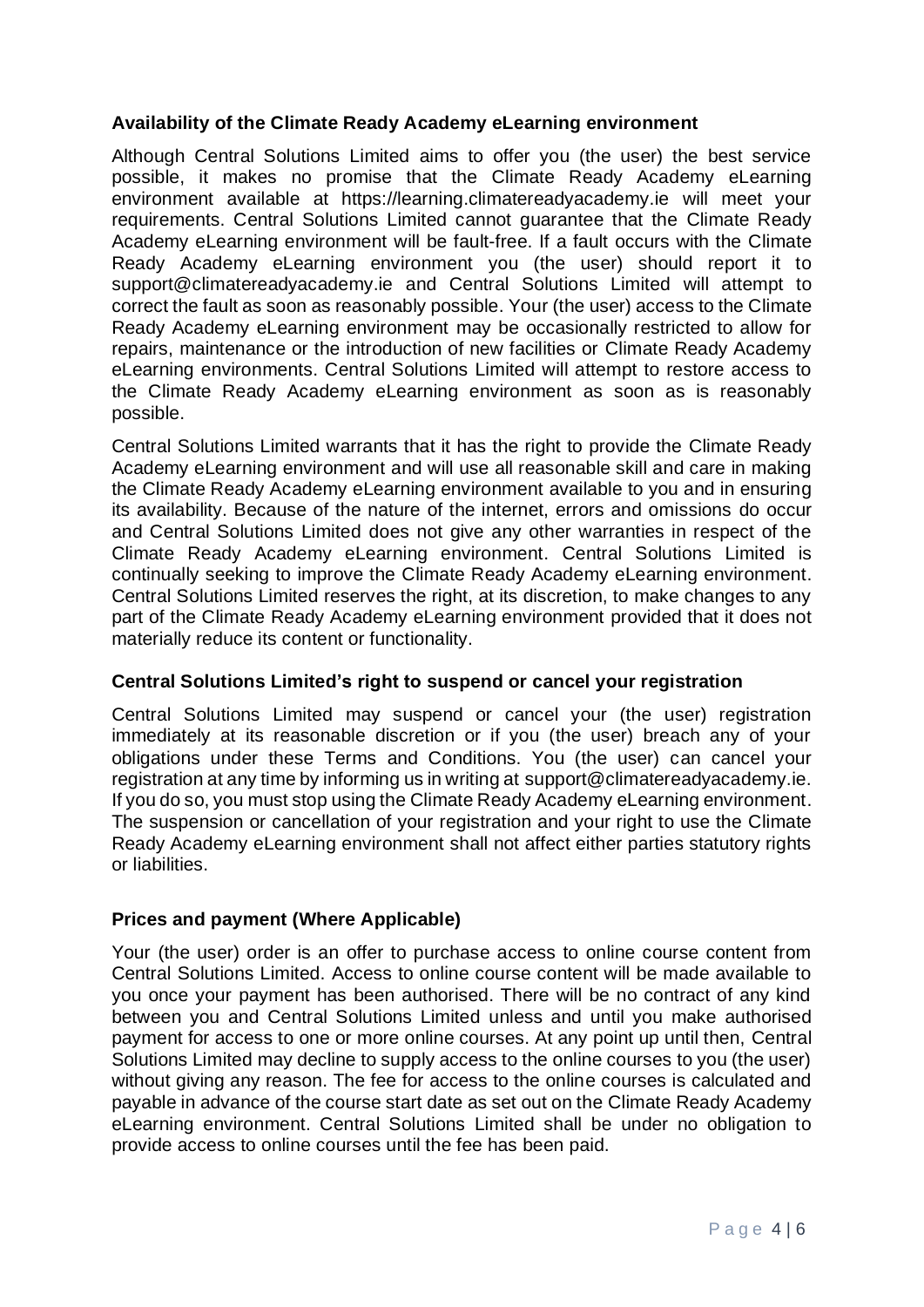Central Solutions Limited advises you to read the course descriptions that are provided in the Climate Ready Academy eLearning environment carefully before placing your order as refunds cannot be given once you have started to view the course content.

# **Disclaimers and Limitation of Liability**

Central Solutions Limited will not be held responsible for content or work uploaded or made available to you (the user) via the Climate Ready Academy eLearning environment or any third-party websites that are accessed via the Climate Ready Academy eLearning environment or associated websites. Any links posted to thirdparty websites do not amount to an endorsement by Central Solutions Limited of any content, product or Climate Ready Academy eLearning environment provided by that third-party; accessing such third-party websites is at your own risk.

Central Solutions' content, products and Climate Ready Academy eLearning environments (or its links to/provision of third party products and Climate Ready Academy eLearning environments), is provided "as is" and on an "as available" basis. To the extent permitted by law, Central Solutions Limited excludes all representations and warranties (whether express or implied by law), including the implied warranties of satisfactory quality, fitness for a particular purpose, non-infringement, compatibility, security and accuracy. Central Solutions Limited does not guarantee the timeliness, completeness or performance of the website or any of the content. Whilst every effort is made to ensure that all content provided by Central Solutions Limited is correct at the time of publication, no responsibility is accepted by or on behalf of Central Solutions Limited for any errors, omissions or inaccurate content on the website.

Central Solutions Limited does not warrant any functions available on the Climate Ready Academy eLearning environment will be uninterrupted or error-free, that defects will be corrected, or the Climate Ready Academy eLearning environment or the server(s) that makes it available are free of viruses or bugs. You (the user) acknowledge that it is your sole responsibility to implement sufficient procedures and virus checks (including anti-virus and other security checks) to satisfy your particular requirements for the accuracy of data input and output.

### **Variation**

Central Solutions Limited shall have the right in its absolute discretion at any time and without notice to amend, remove or vary the Services and/or any page of this Website.

### **Invalidity**

If any part of the Terms of Service is unenforceable (including any provision in which we exclude our liability to you) the enforceability of any other part of the Terms of Service will not be affected all other clauses remaining in full force and effect. So far as possible where any clause/sub-clause or part of a clause/sub-clause can be severed to render the remaining part valid, the clause shall be interpreted accordingly. Alternatively, you agree that the clause shall be rectified and interpreted in such a way that closely resembles the original meaning of the clause /sub-clause as is permitted by law.

### **Waiver**